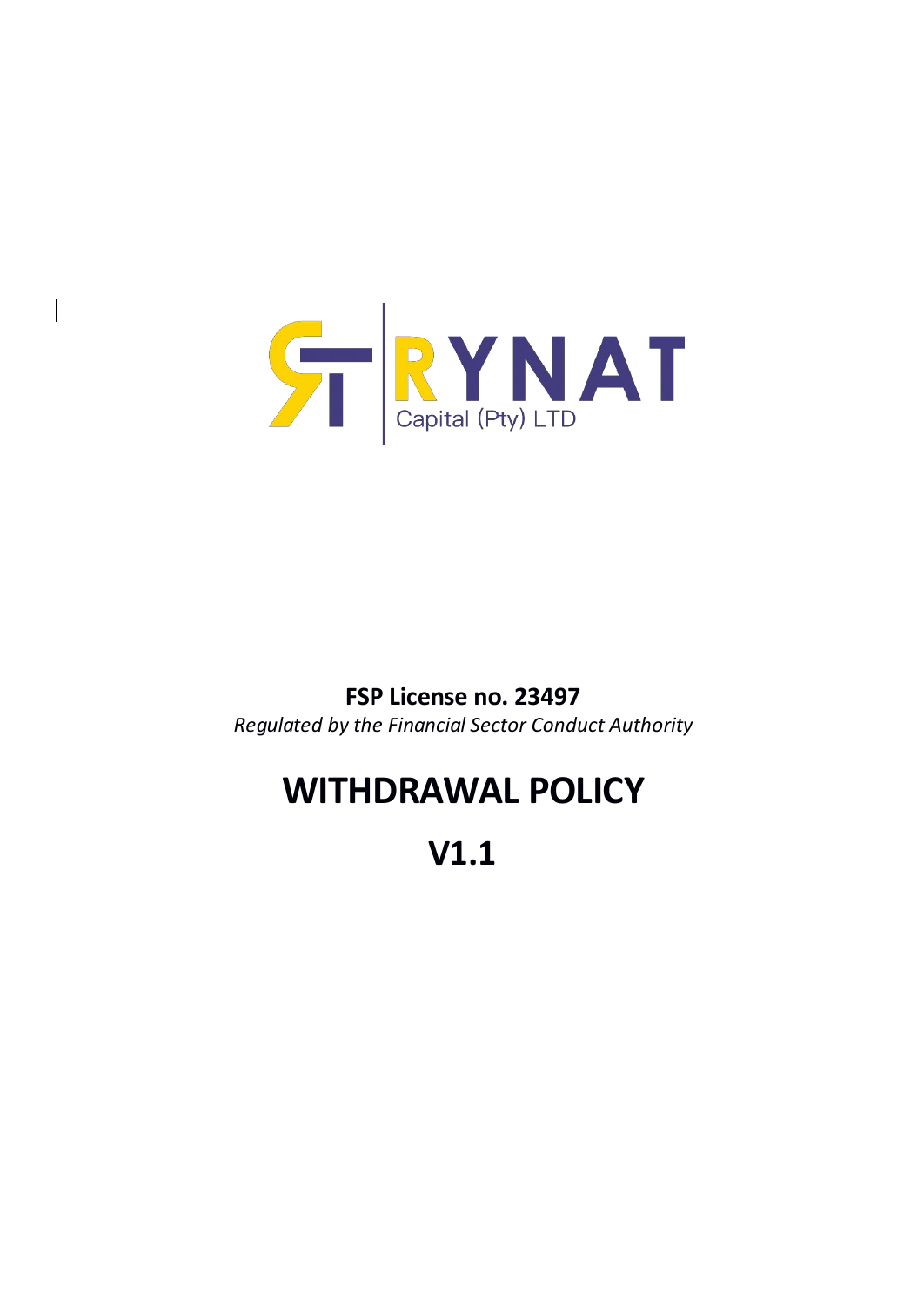

The Company will process withdrawals of Client funds upon the receipt of an application for withdrawal made via the Company's website and/or mobile application.

The Client accepts that withdrawal of any part of the funds shall be concluded using the same transfer method and the same remitter as the one which the Company originally received the funds from; under such circumstances, the Company shall return the part of the funds requested net of any transfer fees or other charges incurred by the Company. Any amount above 100USD or equivalent from the Total Net deposits made, must be withdrawn using the bank wire method to a Bank account in the same name as the Client.

The Company reserves the right to decline a withdrawal request of the Client asking for a specific transfer method and the Company has the right to suggest an alternative.

The Company reserves the right to reject a withdrawal request where the amount requested for withdrawal will prevent the client from maintaining a sufficient available margin to maintain any open positions on their account. Should this occur the client will be notified via email and/or live chat and or through a notification via the Client Trading App.

Upon the Company receiving an instruction from the Client to withdraw funds from the Client Account, the Company shall process the withdrawal request within one (1) Business Day, if the following requirements are met:

a. the withdrawal instruction includes all necessary information (including but not limited to):

- Account No
- Amount
- Currency

b. the instruction is to make a transfer of funds to the account of the Client where the funds were deposited from initially. Or, in case of Bank Wire transfer, the Client provides supporting document approved by the Company, confirming the bank account of Client is in his/her name.

c. At the moment of payment, the Client's Free Margin exceeds the amount specified in the withdrawal instruction including all payment charges.

d. The Clients account is fully verified by the Company and all supporting KYC ("Know Your Client") have been received and approved by the Company.

## IM PORTANT NO TE: If the client's free m argin is not enough to cover the request ed **wi t hdraw al, the withdrawal request will be rejected, and the Client will be requested to either close open positions to free margin and/or send a new Withdrawal request.**

Withdrawals will only be affected towards the Client. The Company will not process withdrawals to any other third party or anonymous account.

The Company reserves the right to request additional information and/or documentation to satisfy itself that the requestis legitimate. In addition, the Company reserves the right to reject such a requestif it